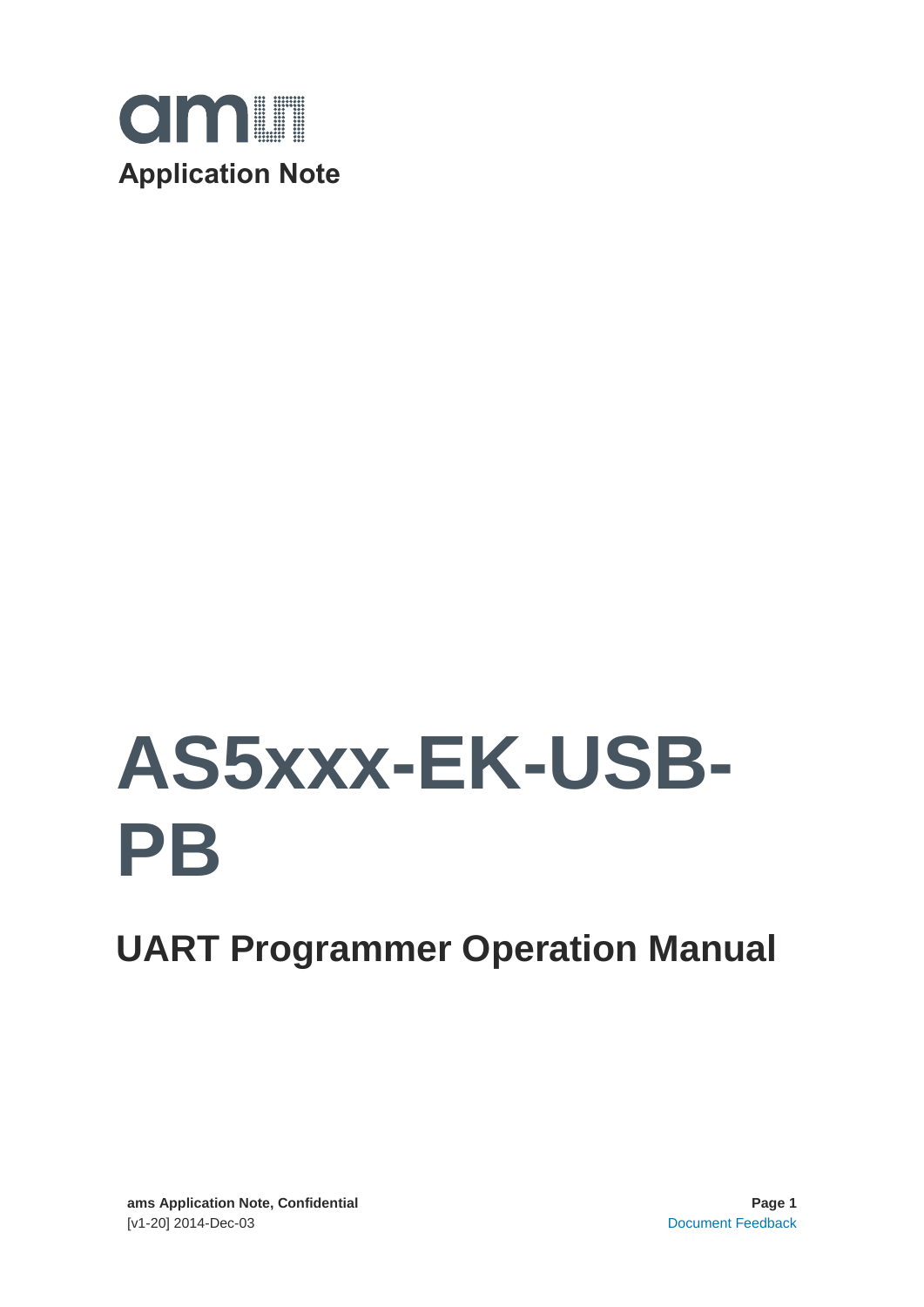# am

# **Content Guide**

| $1 \quad \blacksquare$ |  |
|------------------------|--|
| 1.1                    |  |
| 1.2                    |  |
| $\overline{2}$         |  |
| 2.1                    |  |
| 2.2                    |  |
| $3^{\circ}$            |  |
| 3.1                    |  |
| 3.2                    |  |
| $4 \quad$              |  |
| 5                      |  |

# **Revision History**

| <b>Revision</b> | <b>Date</b> | Owner | <b>Description</b>                   |
|-----------------|-------------|-------|--------------------------------------|
| 1.0             | 28.08.2013  | dsch  | Initial version                      |
| 1.1             | 13.08.2014  | ekno  | Updates and corrections              |
| 1.2             | 04.12.2014  | mzie  | Updated to latest corporate template |
| 1.3             | 03.02.2015  | mzie  | Minor corrections                    |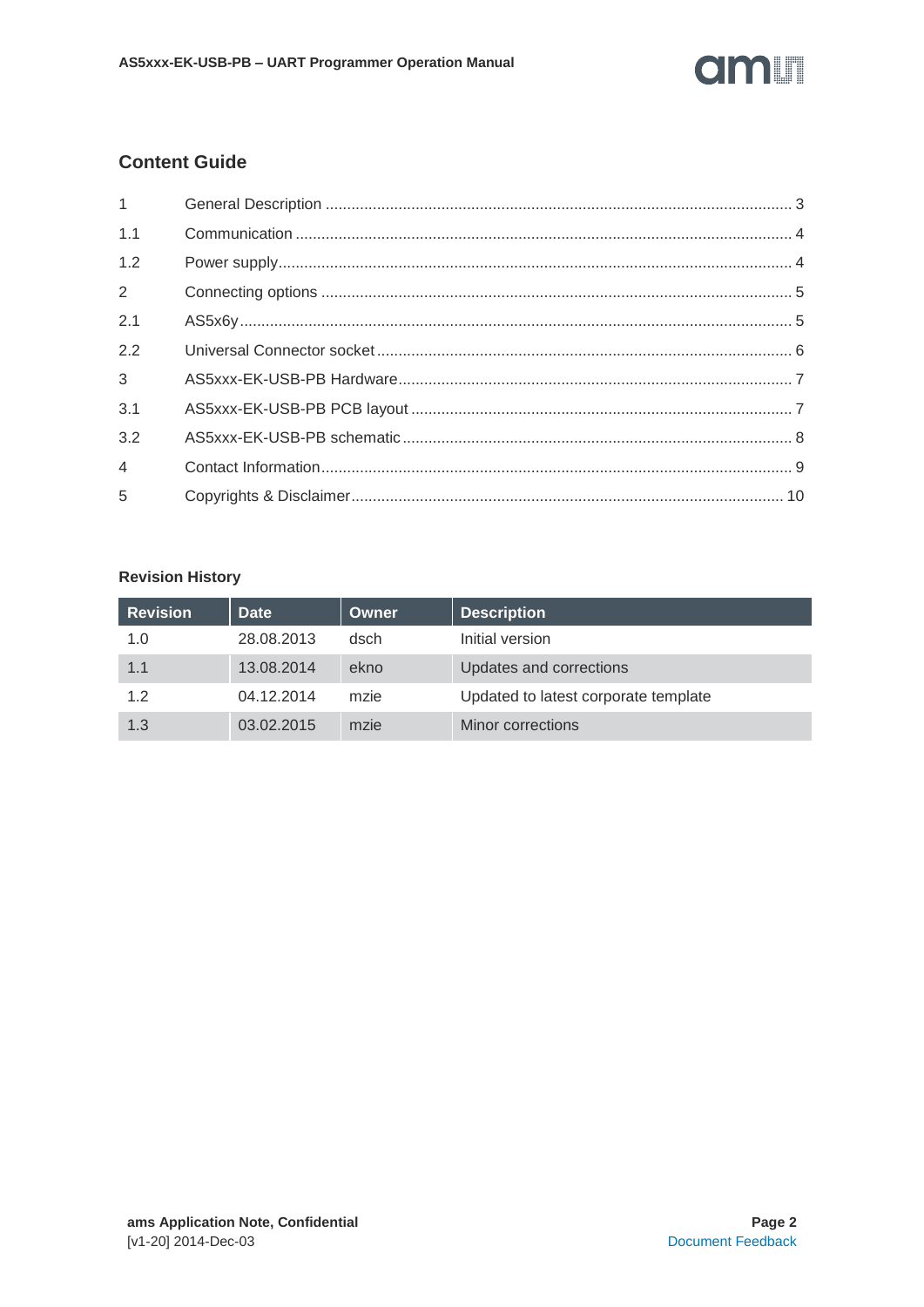

#### <span id="page-2-0"></span>**1 General Description**

This application note describes more in detail the usage of the AS5xxx-EK-USB-PB UART Programmer.

#### **Figure 1: AS5xxx-EK-USB-PB UART Programmer**



#### **Figure 2: Connector description**

| Pos. | ltem                               |
|------|------------------------------------|
|      | Universal connector (e.g. AS5403X) |
|      | Connector for AS5x6y devices       |
|      | External power supply connectors   |
|      | Mini-USB socket                    |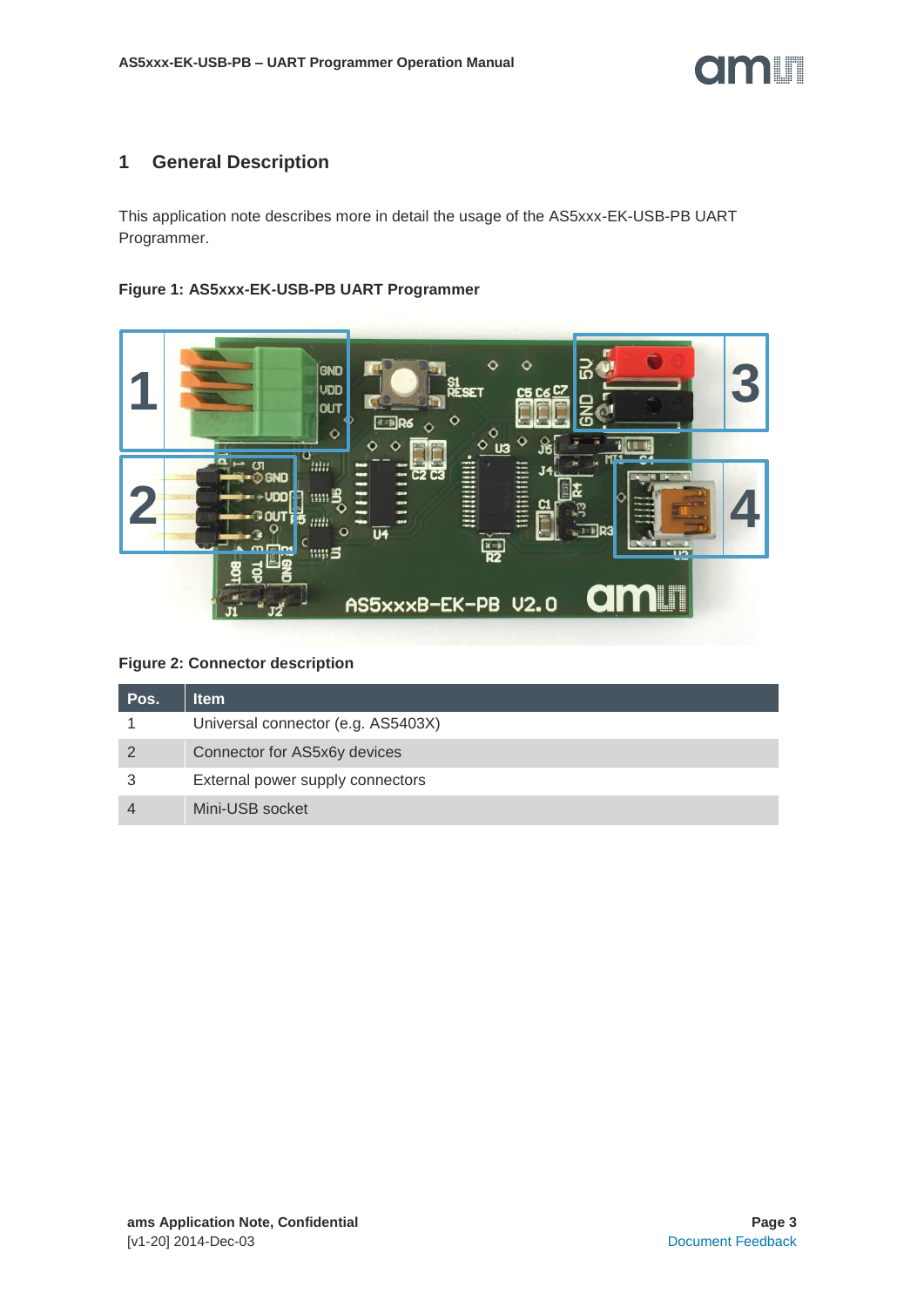#### <span id="page-3-0"></span>**1.1 Communication**

The Mini-USB socket is used for communicating with the computer. Therefore, a Mini-USB to USB cable is necessary. The board is using a FT232R – USB-to-UART IC by FTDI. Therefore the installation of the VCP (Virtual COM Port) is necessary to detect the USB device as a COM Port.

The driver can be downloaded from the official FTDI website using following link: <http://www.ftdichip.com/Drivers/VCP.htm>

## <span id="page-3-1"></span>**1.2 Power supply**

By default the 5V supply voltage is provided by the USB interface. Depending if the jumpers J3, J4 and J5 are open or closed the supply source can be switched to external power supply.

#### **Figure 3: Jumper configuration**

|    | П. | <b>Supply source</b> |
|----|----|----------------------|
|    | NС | External             |
| NC |    |                      |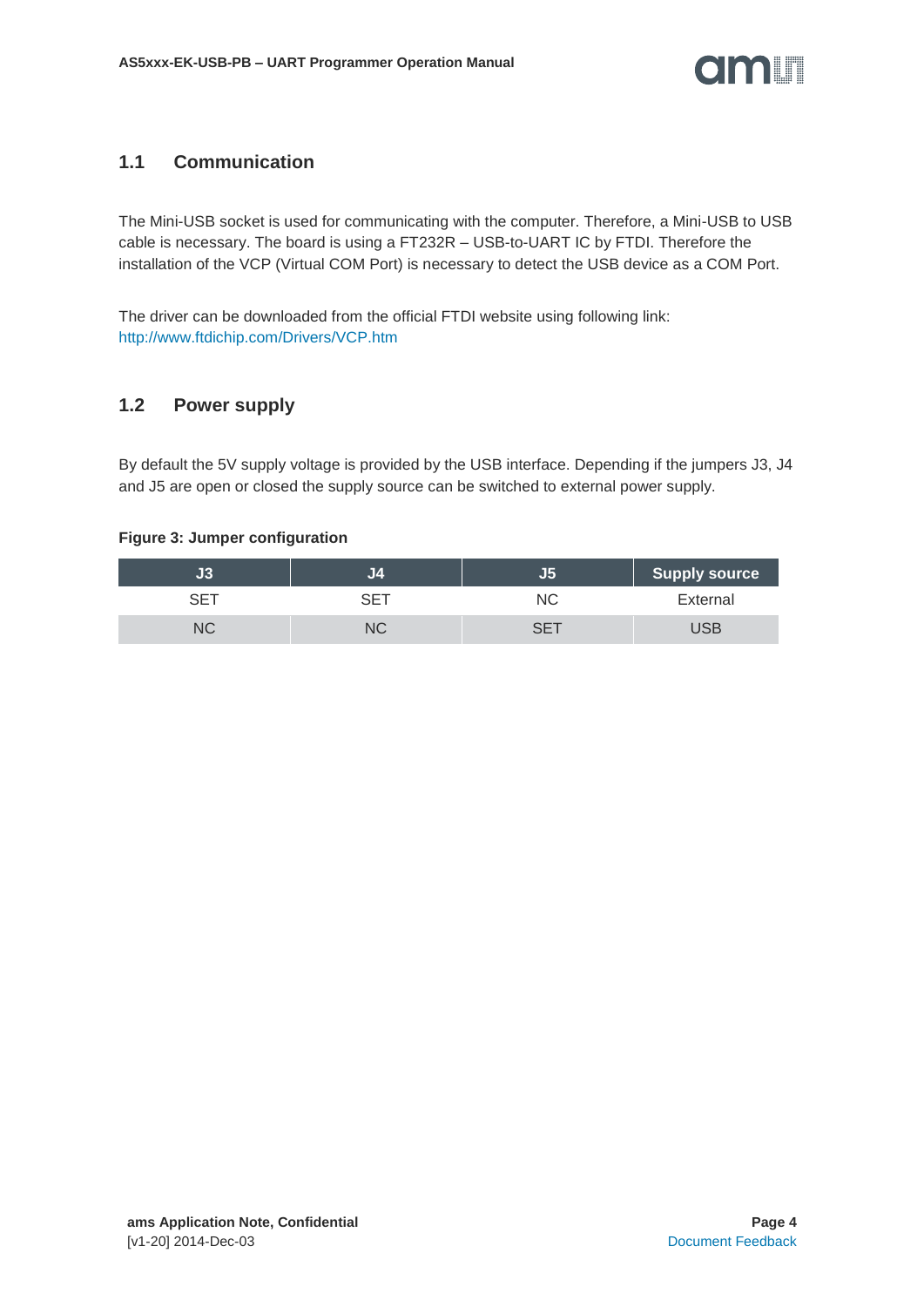

## <span id="page-4-0"></span>**2 Connecting options**

#### <span id="page-4-1"></span>**2.1 AS5x6y**

For connecting AS5x6y devices the connector P1 is used. When connecting a single die IC (AS5161 or AS5162) the bottom (BOT) interface has to be used. The required pull-up resistor for the UART communication is also included on this board.

#### **Figure 4: Connector P1**



| Pin $#$        | <b>Symbol</b>     | <b>Description</b>        |
|----------------|-------------------|---------------------------|
|                | <b>GND Bottom</b> | Ground Bottom die         |
| 2              | <b>VDD Bottom</b> | Supply voltage Bottom die |
| 3              | OUT Bottom        | Output signal Bottom die  |
| $\overline{4}$ | <b>OUT Bottom</b> | Output signal Bottom die  |
| 5              | <b>GND Top</b>    | Ground Top die            |
| 6              | <b>VDD Top</b>    | Supply voltage Top die    |
|                | <b>OUT Top</b>    | Output signal Top die     |
| 8              | <b>OUT Top</b>    | Output signal Top die     |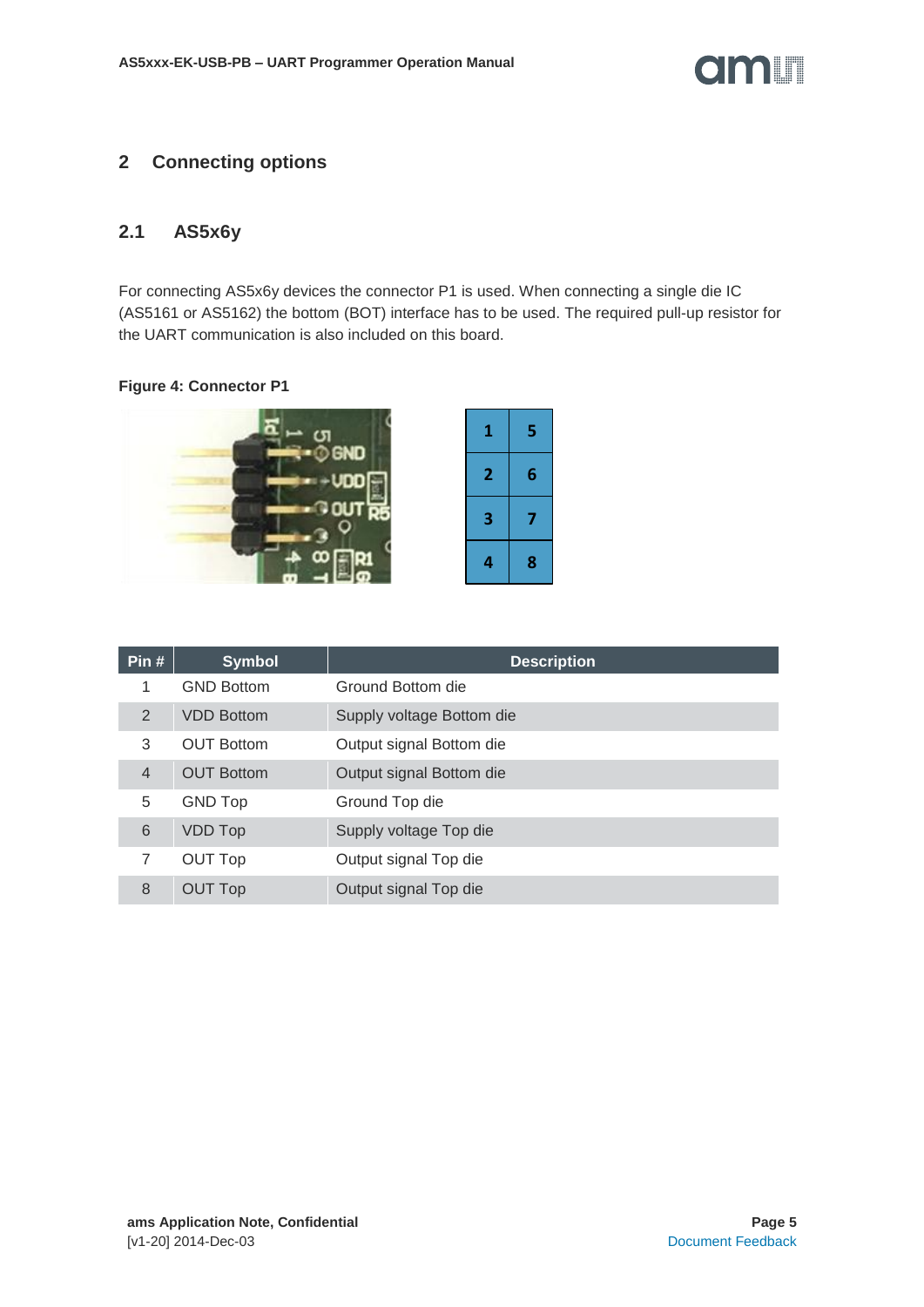

#### <span id="page-5-0"></span>**2.2 Universal Connector socket**

For more connecting options the board offers a universal connector socket. This socket provides access to GND, VDD and OUT (BOT) signals. This may be used to connect to an AS5403X adapter board. Also in this case the required pull-up resistor for UART communication is included.

#### **Figure 5: Universal Connector socket**

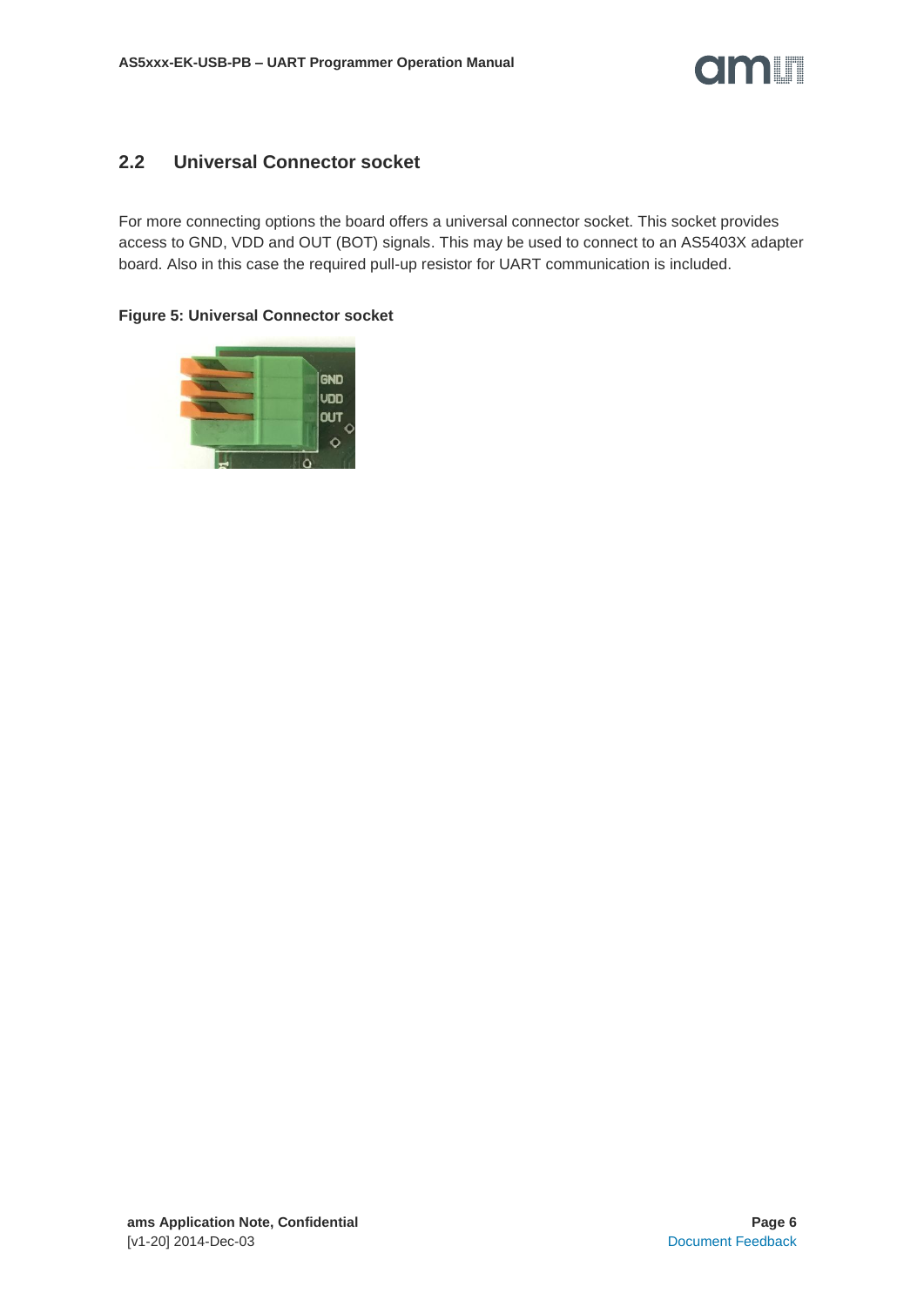

#### <span id="page-6-0"></span>**3 AS5xxx-EK-USB-PB Hardware**

# <span id="page-6-1"></span>**3.1 AS5xxx-EK-USB-PB PCB layout**

**Figure 6: AS5xxx-EK-USB-PB PCB layout**

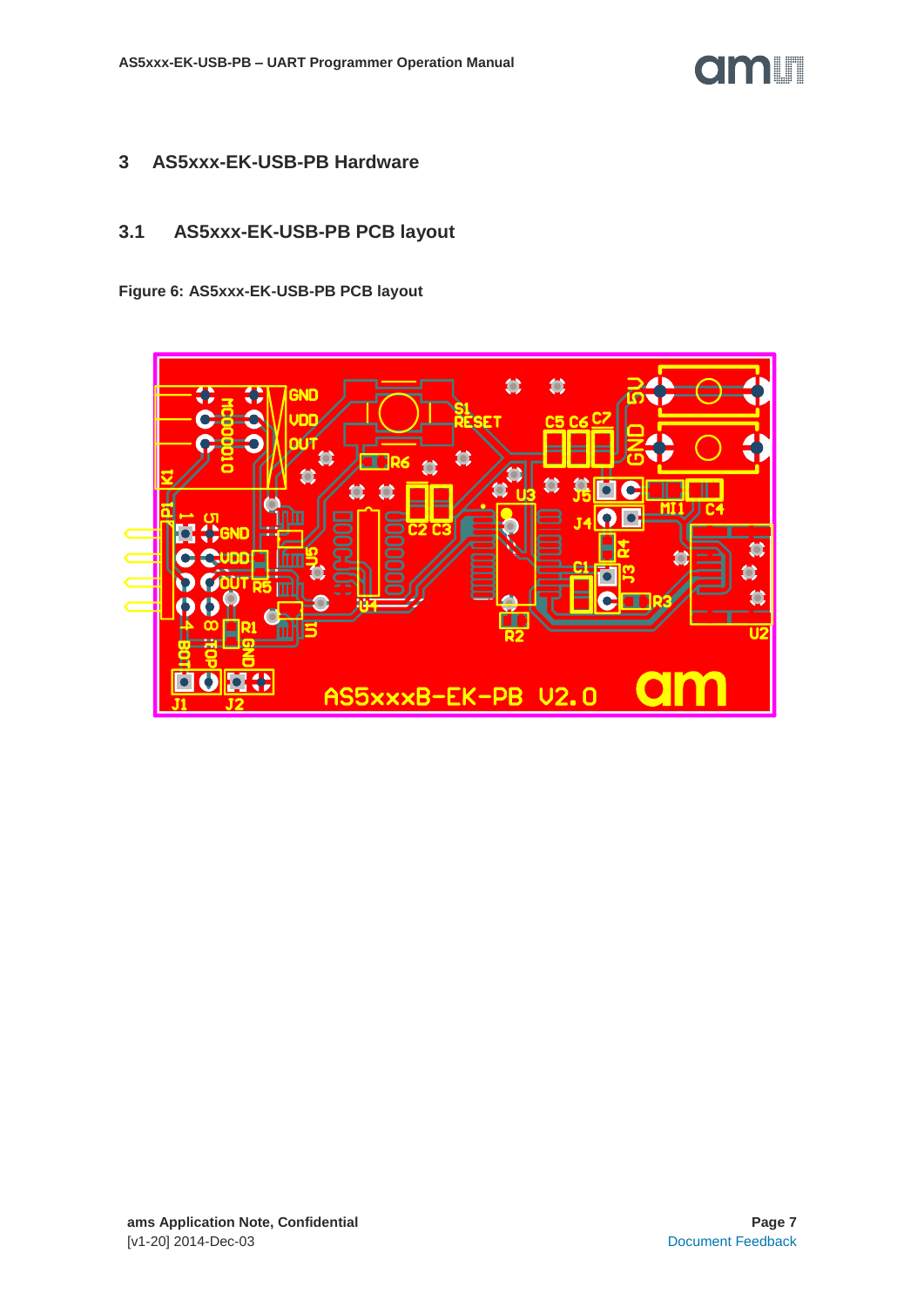

#### <span id="page-7-0"></span>**3.2 AS5xxx-EK-USB-PB schematic**

#### **Figure 7: AS5xxx-EK-USB-PB schematic**

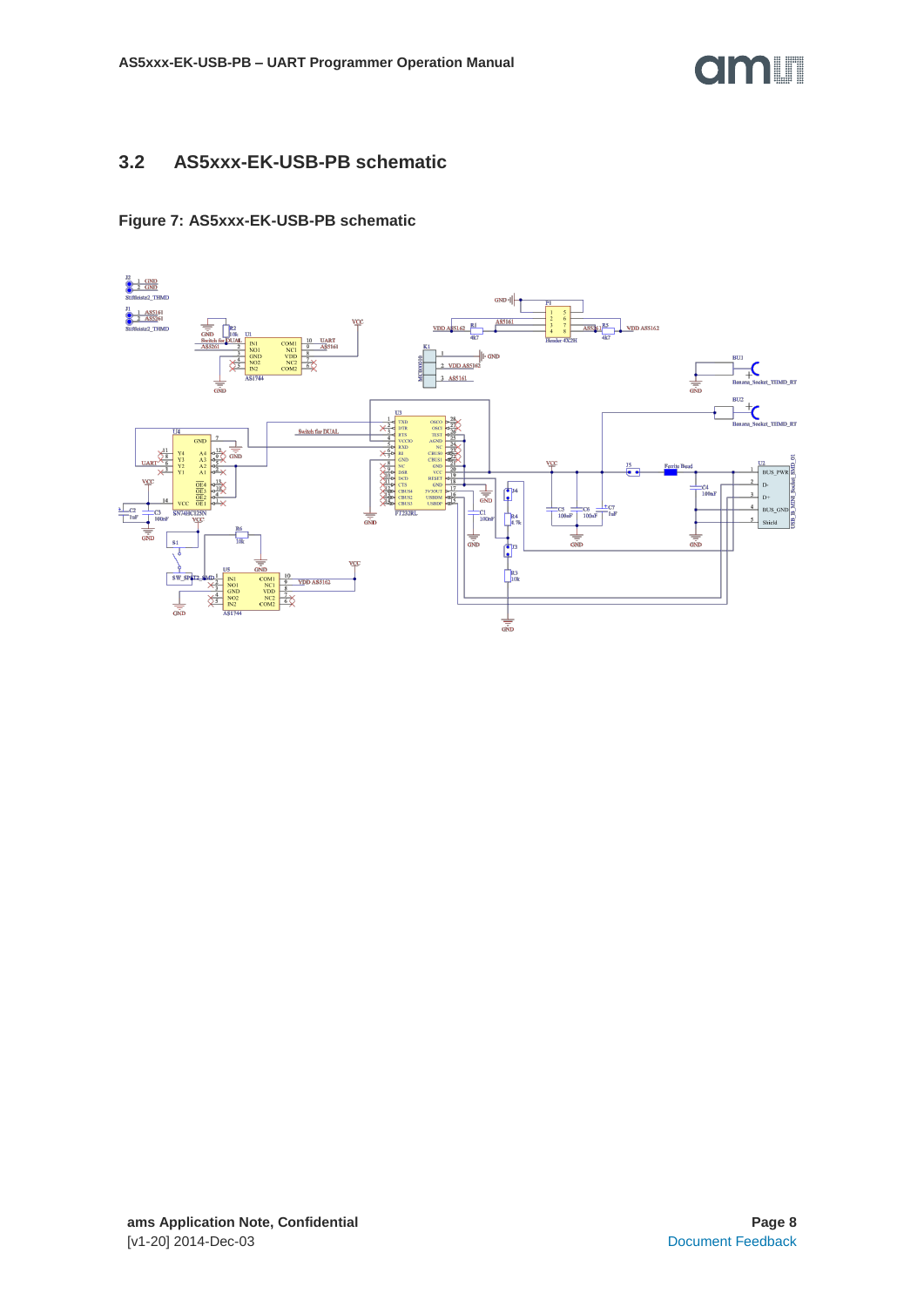

#### <span id="page-8-0"></span>**4 Contact Information**

**Buy our products or get free samples online at:** [www.ams.com/ICdirect](http://www.ams.com/ICdirect)

**Technical Support is available at:** [www.ams.com/Technical-Support](http://www.ams.com/Technical-Support)

**Provide feedback about this document at:** [www.ams.com/Document-Feedback](http://www.ams.com/Document-Feedback)

**For further information and requests, e-mail us at:** [ams\\_sales@ams.com](mailto:ams_sales@ams.com)

**For sales offices, distributors and representatives, please visit:**  [www.ams.com/contact](http://www.ams.com/contact)

#### **Headquarters**

ams AG Tobelbaderstrasse 30 8141 Unterpremstaetten Austria, Europe

Tel: +43 (0) 3136 500 0 Website: [www.ams.com](file:///C:/Users/esn/AppData/Local/Microsoft/Windows/Temporary%20Internet%20Files/Content.Outlook/6ZJONBX3/www.ams.com)